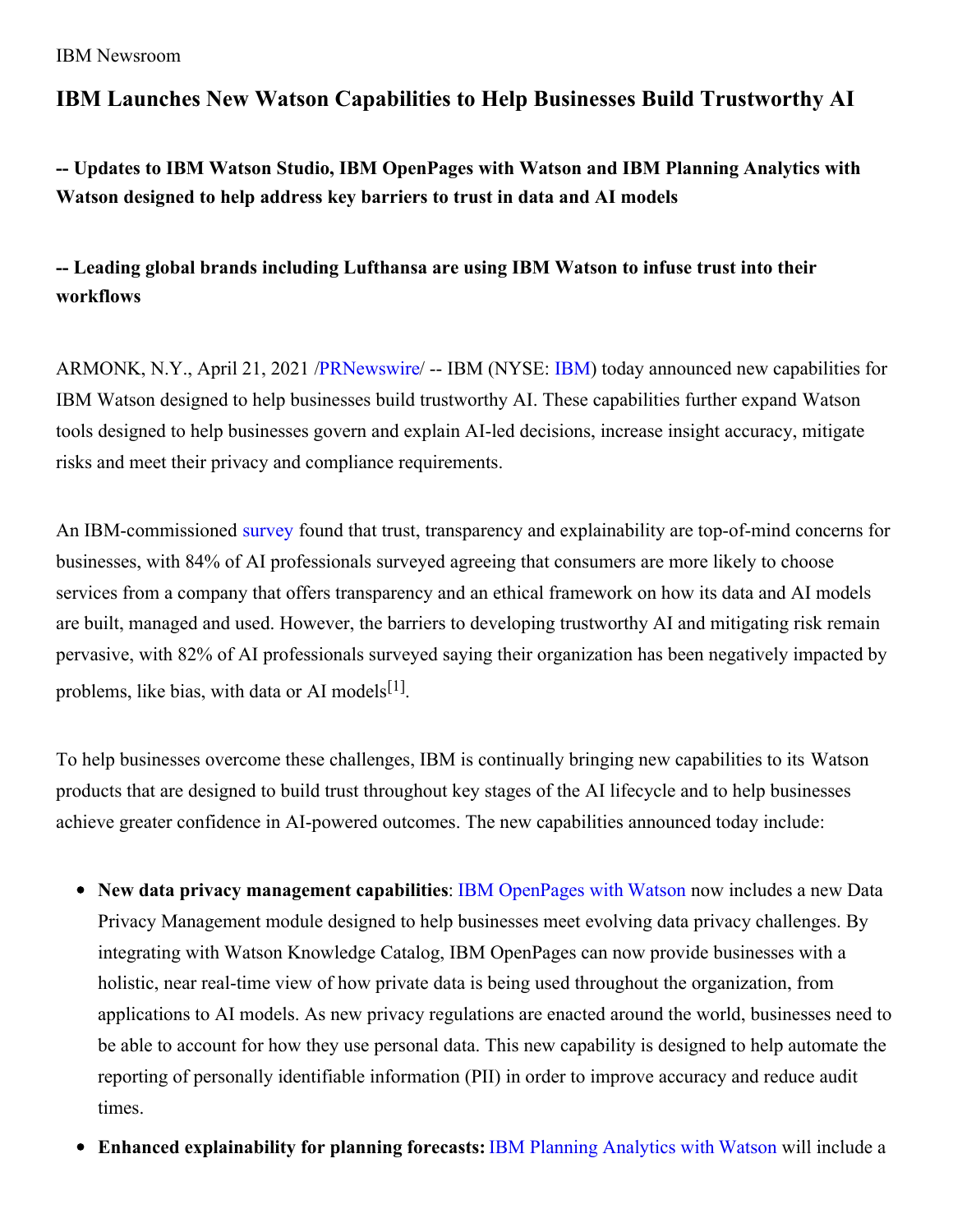new statistical details page designed to provide more transparent and easy-to-understand facts about how a forecasting prediction was generated. As more businesses turn to predictive forecasting capabilities to strengthen their financial, sales and supply chain planning, they require transparency in the models and data used to generate the forecast. This new feature is planned for generally availability in 2021 Q2 to provide users with more granular information as well as increased explainability and accountability in their forecasts.

- **New Federated Learning capabilities:** IBM [Watson](https://c212.net/c/link/?t=0&l=en&o=3136766-1&h=809075633&u=https%3A%2F%2Fwww.ibm.com%2Fcloud%2Fwatson-studio&a=IBM+Watson+Studio) Studio now includes new federated learning capabilities as a tech preview to help businesses apply machine learning techniques to situations where data cannot or should not be moved due to reasons such as data privacy, secrecy, regulatory compliance, or simply the size of data involved. With IBM Watson Studio, businesses will be able to train AI models on previously siloed data sources.
- **New Time Series capabilities:** IBM [Watson](https://c212.net/c/link/?t=0&l=en&o=3136766-1&h=809075633&u=https%3A%2F%2Fwww.ibm.com%2Fcloud%2Fwatson-studio&a=IBM+Watson+Studio) Studio now includes Time Series capabilities in beta designed to tackle the challenges of automating, analyzing, and forecasting time series data commonly seen in many industries like finance, manufacturing, and retail. The new capabilities are designed to help businesses develop models that predict future values of a time series based on past data or features. Time Series on IBM Watson Studio is designed to achieve accuracy across a variety of univariate datasets — including data such as phone call data logs, weather data, travel times, retail sales, production volume, to driving increase insight accuracy.

"AI is only as useful as your trust in it. Especially in business and when the stakes are high," said Daniel Hernandez, General Manager, Data and AI, IBM. "IBM Watson continues to deliver critical new capabilities to help enterprises build trust into every step of the AI lifecycle so business leaders can confidently operationalize AI across the hybrid cloud."

Leading global brands are using IBM Watson to infuse trust into their workflows. Deutsche [Lufthansa](https://c212.net/c/link/?t=0&l=en&o=3136766-1&h=780434624&u=https%3A%2F%2Fwww.ibm.com%2Fcase-studies%2Fdeutsche-lufthansa-ag%2F%3Flnk%3Dushpv18cs1&a=Deutsche+Lufthansa+AG) AG, Germany's largest airline, is using IBM Watson Studio to build a trusted data and AI foundation to enhance the customer experience and better empower its employees while achieving operational excellence.

IBM is continually harvesting innovations from IBM Research to give businesses the tools, solutions, practices, and skills to govern AI responsibly, including the recently [announced](https://c212.net/c/link/?t=0&l=en&o=3136766-1&h=4058708015&u=https%3A%2F%2Fwww.ibm.com%2Fblogs%2Fwatson%2F2020%2F12%2Fhow-ibm-is-advancing-ai-governance-to-help-clients-build-trust-and-transparency%2F&a=announced) AI Factsheets [methodology](https://c212.net/c/link/?t=0&l=en&o=3136766-1&h=2056454816&u=https%3A%2F%2Faifs360.mybluemix.net%2F&a=methodology) that will be commercialized into Watson Studio in Cloud Pak for Data throughout 2021. Factsheets further [complements](https://c212.net/c/link/?t=0&l=en&o=3136766-1&h=1348044382&u=https%3A%2F%2Fwww.ibm.com%2Fcloud%2Fwatson-knowledge-catalog&a=IBM+Watson+Knowledge+Catalog) existing solutions such as IBM Watson [OpenScale](https://c212.net/c/link/?t=0&l=en&o=3136766-1&h=3904040530&u=https%3A%2F%2Fwww.ibm.com%2Fcloud%2Fwatson-openscale&a=IBM+Watson+OpenScale), IBM Watson Knowledge Catalog, and IBM Watson Machine [Learning](https://c212.net/c/link/?t=0&l=en&o=3136766-1&h=2499459717&u=https%3A%2F%2Fwww.ibm.com%2Fcloud%2Fmachine-learning&a=Watson+Machine+Learning) to provide customers with end-to-end AI lifecycle management and governance capabilities.

Global research firm Gartner recently positioned IBM as a Leader in the 2021 Magic Quadrant for Data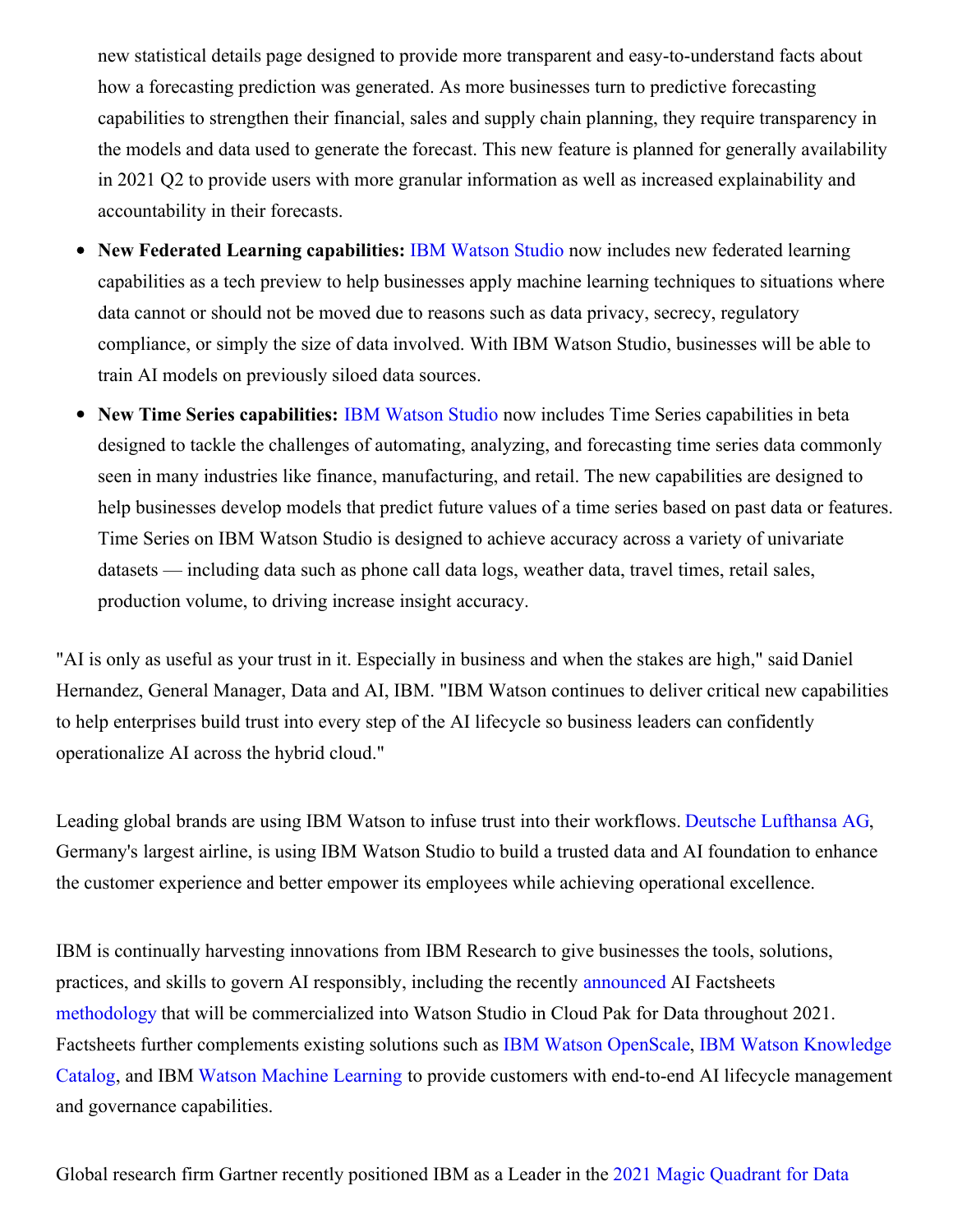Science and Machine Learning Platforms<sup>[2]</sup>. IBM Planning Analytics with Watson has been [recognized](https://c212.net/c/link/?t=0&l=en&o=3136766-1&h=3419208988&u=https%3A%2F%2Fnewsroom.ibm.com%2F2021-03-11-IBM-Positioned-as-a-Leader-in-Two-Newly-Released-Gartner-Magic-Quadrant-Reports&a=2021+Magic+Quadrant+for+Data+Science+and+Machine+Learning+Platforms) as a 2021 Gartner Peer Insights [Customers'](https://c212.net/c/link/?t=0&l=en&o=3136766-1&h=875799784&u=https%3A%2F%2Fwww.ibm.com%2Fblogs%2Fjourney-to-ai%2F2021%2F04%2F40925%2F&a=2021+Gartner+Peer+Insights+Customers%27+Choice+in+the+Cloud+Financial+Planning+%26+Analysis) Choice in the Cloud Financial Planning & Analysis market. IBM OpenPages with Watson is recognized as a Leader in the 2020 Gartner Magic Quadrant for IT Risk [Management](https://c212.net/c/link/?t=0&l=en&o=3136766-1&h=15579810&u=https%3A%2F%2Fwww.ibm.com%2Faccount%2Freg%2Fus-en%2Fsignup%3Fformid%3Durx-40099&a=2020+Gartner+Magic+Quadrant+for+IT+Risk+Management) for the fifth time<sup>[3]</sup>.

This news builds on IBM's long-standing commitment to the ethical, responsible stewardship of AI. In addition to applying its Principles of Trust and [Transparency](https://c212.net/c/link/?t=0&l=en&o=3136766-1&h=3062180959&u=https%3A%2F%2Fwww.ibm.com%2Fblogs%2Fpolicy%2Ftrust-principles%2F&a=Principles+of+Trust+and+Transparency) across the full scope of global operations, IBM recently joined forces to launch the Global AI Action [Alliance](https://c212.net/c/link/?t=0&l=en&o=3136766-1&h=1544910539&u=https%3A%2F%2Fwww.linkedin.com%2Fpulse%2Fsharing-our-ai-ethics-framework-arvind-krishna&a=to+launch+the%C2%A0Global+AI+Action+Alliance) focused on guiding the responsible policies, practices, and partnerships needed to ensure global cooperation on the design, development and use of AI.

For more information on today's announcement, please visit: [https://www.ibm.com/blogs/watson/2021/04/ibm-watson-trust-data-models-processes](https://c212.net/c/link/?t=0&l=en&o=3136766-1&h=388894663&u=https%3A%2F%2Fwww.ibm.com%2Fblogs%2Fwatson%2F2021%2F04%2Fibm-watson-trust-data-models-processes&a=https%3A%2F%2Fwww.ibm.com%2Fblogs%2Fwatson%2F2021%2F04%2Fibm-watson-trust-data-models-processes)

## *Gartner Disclaimer*

Gartner does not endorse any vendor, product or service depicted in its research publications, and does not *advise technology users to select only those vendors with the highest ratings or other designation. Gartner research publications consist of the opinions of Gartner's research organization and should not be construed as statements of fact. Gartner disclaims all warranties, expressed or implied, with respect to this research, including any warranties of merchantability or fitness for a particular purpose. Gartner Peer Insights Customers' Choice constitute the subjective opinions of individual end-user reviews, ratings, and data applied against a documented methodology; they neither represent the views of, nor constitute an endorsement by, Gartner or its af iliates.*

### **About IBM Watson**

Watson is IBM's AI technology for business, helping organizations to better predict and shape future outcomes, automate complex processes, and optimize employees' time. Watson has evolved from an IBM Research project, to experimentation, to a scaled, open set of products that run anywhere. With more than 40,000 client engagements, Watson is being applied by leading global brands across a variety of industries to transform how people work. To learn more, visit: [https://www.ibm.com/watson](https://c212.net/c/link/?t=0&l=en&o=3136766-1&h=524446166&u=https%3A%2F%2Fwww.ibm.com%2Fwatson&a=https%3A%2F%2Fwww.ibm.com%2Fwatson).

<sup>1</sup>IBM and Morning Consult: Scaling AI, Not Risks: Removing Trust as a Barrier to AI Adoption, [Dec. 2019] <sup>2</sup> Source: Gartner, "Magic Quadrant for Data Science and Machine Learning Platforms," Peter Krensky, Carlie Idoine, Erick Brethenoux, Pieter den Hamer, Farhan Choudhary, Afraz Jaffri, Shubhangi Vashisth, [March 1, 2021]